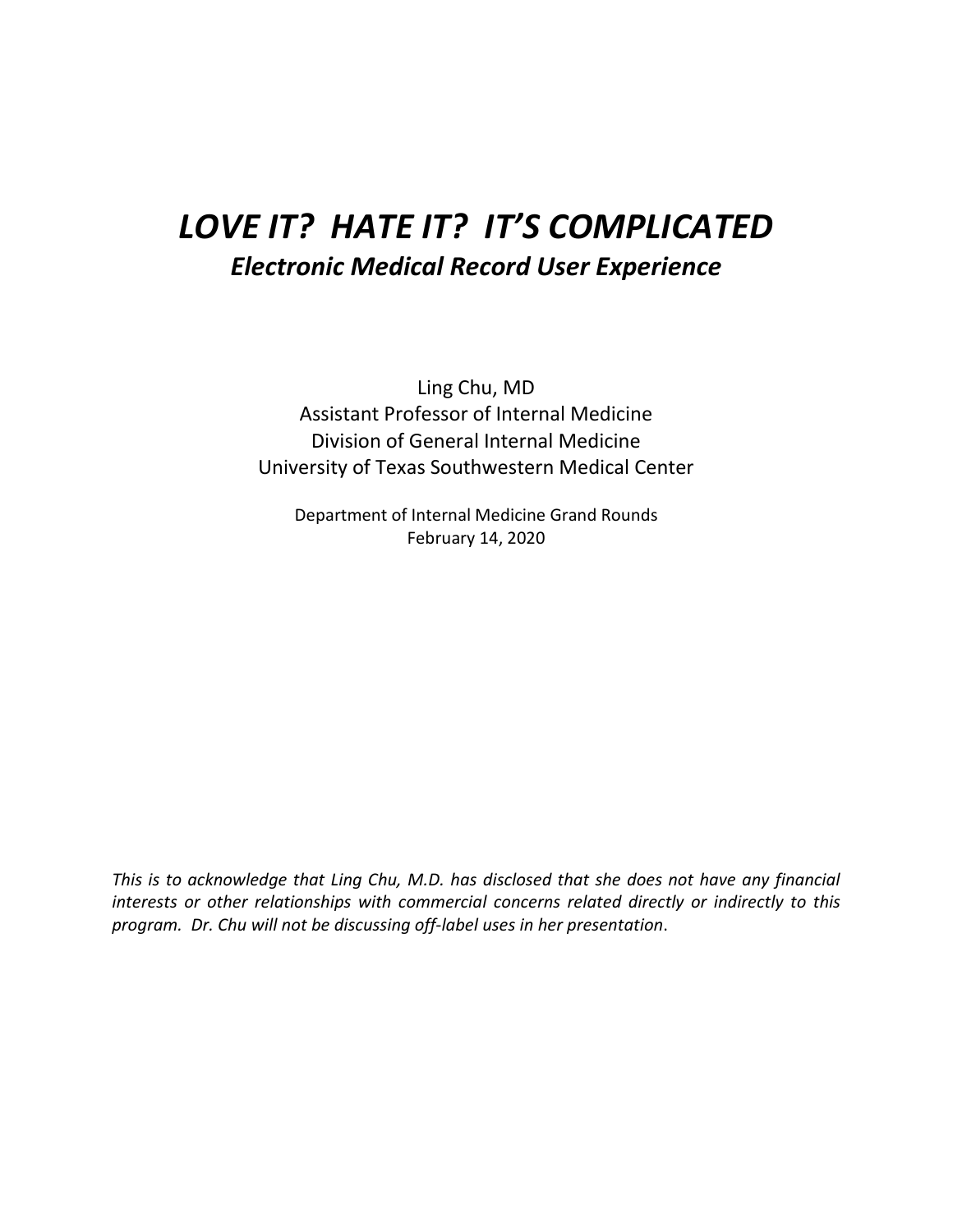## Ling Chu, MD Assistant Professor of Medicine General Internal Medicine University of Texas Southwestern Medical Center Dallas, TX

Dr. Chu is a clinician-educator in the division of General Internal Medicine. She completed her medical school and residency training at the University of Colorado in Aurora, Colorado. She joined the faculty at UT Southwestern in 2017. Dr. Chu is board certified in Clinical Informatics as well as Internal Medicine. Dr. Chu has an informatics focus on electronic medical record user experience.

## **Purpose and Overview:**

The purpose of this session is to review the history and background of the coming of electronic medical record (EMR), the advantages as well as the unintended consequences of EMR implementation, and the UT Southwestern experience.

#### **Objectives:**

At the conclusion of this lecture, the listener should be able to:

- 1. Understand the evolution of EMR and its adoption.
- 2. Recognize the advantages of EMR
- 3. Recognize some shortcomings and unintended consequences of EMR adoption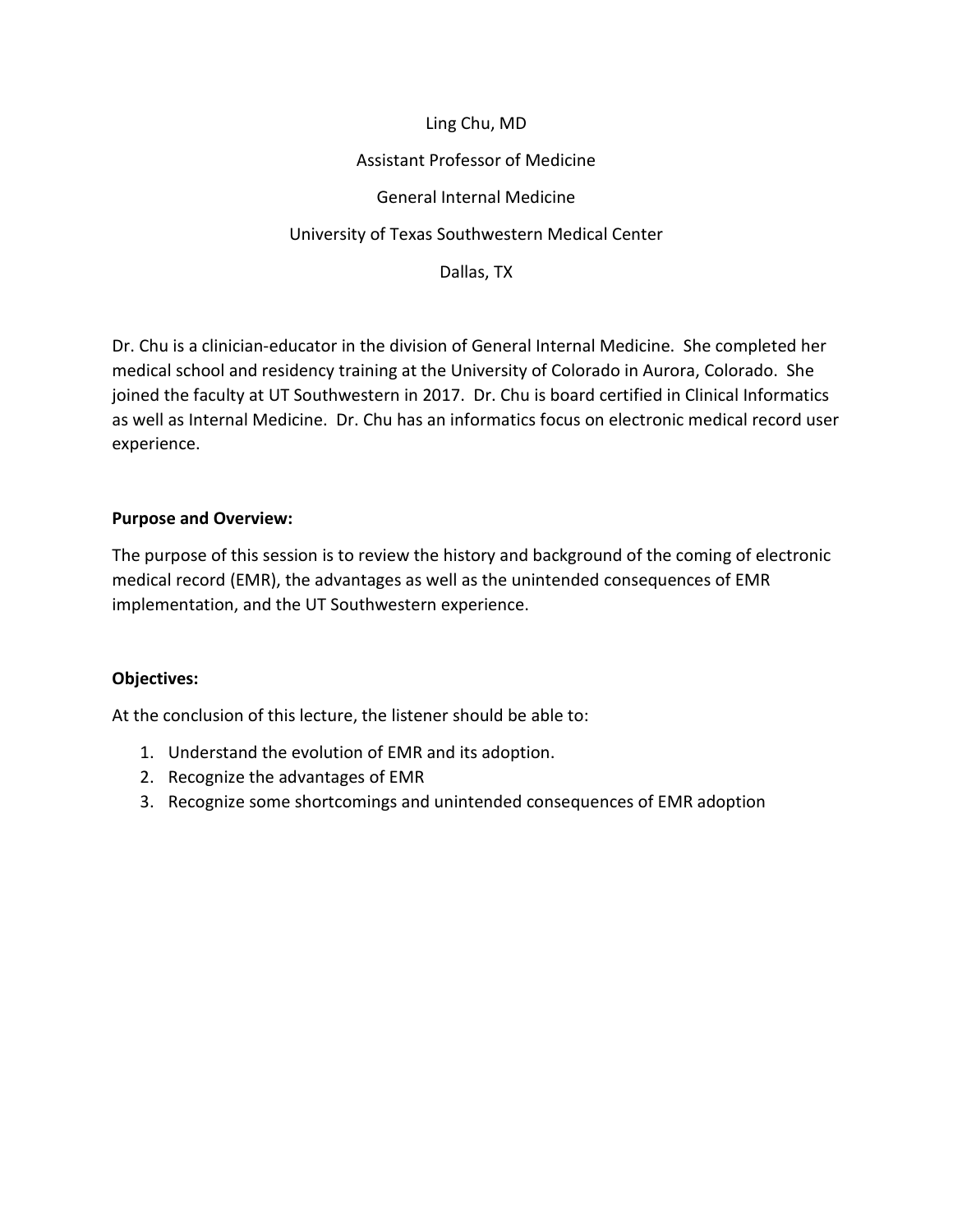#### **Background:**

The Health Information Technology for Economic and Clinical Health (HITECH) Act is a part of an economic stimulus package introduced during the Obama administration: The American Recovery and Reinvestment Act of 2009 (ARRA).

The HITECH Act was created to encourage and expand the adoption of health information technology, especially, the use of electronic health records (EHRs) by healthcare providers.

The Health Insurance Portability and Accountability Act (HIPAA) of 1996 was created to require Health and Human Services (HHS) to adopt national standards for electronic health care transactions and code sets, unique health identifiers, and security. The HITECH Act of 2009 also expanded the scope of privacy and security protections available under HIPAA compliance by increasing the potential legal liability for non-compliance.

To ease the cost of transition to EHRs, the HITECH Act specifies that by the beginning of 2011, healthcare providers will be given monetary incentives for being able to demonstrate meaningful use of EHR. These monetary incentives will be offered until 2015, after which time penalties will be levied for failing to demonstrate such use.

Prior to the introduction of the HITECH Act in 2008, only 10% of hospitals had adopted EHRs. The Act increased the rate of adoption of EHRs from 3.2% in 2008 to 14.2% in 2015. By 2015, nearly all reported hospitals (96%) possessed a certified EHR technology in 2015<sup>[1]</sup>.



- . Nearly all reported hospitals (96%) possessed a certified EHR technology in 2015.
- . In 2015, 84% of hospitals adopted at least a Basic EHR system; this represents a 9-fold increase since 2008.
- . In 2015, Basic EHR adoption rates increased by 11% from 2014.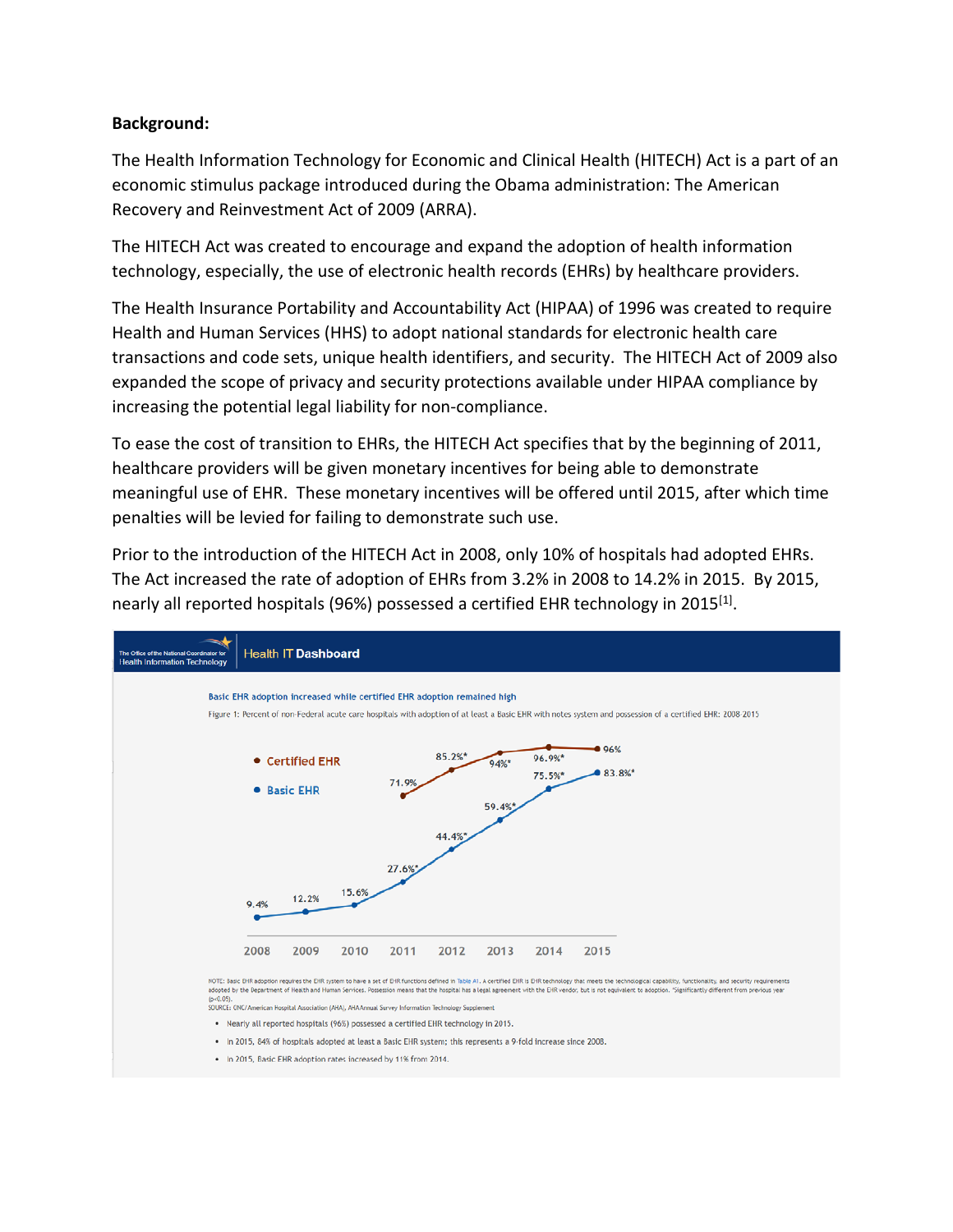By 2017, nearly 9 in 10 (86%) of office-based physicians had adopted any  $EHR^{[1]}$  and nearly 4 in 5 (80%) had adopted a certified EHR[1]. Since 2008, office-based physician adoption of any EHRs has more than doubled, from 42% to 86%. ONC and the CDC began tracking adoption of certified EHRs by office-based physicians in 2014.

| Table:                                                                                    |               |       |               |       |       |       |       |       |       |       |       |       |               |
|-------------------------------------------------------------------------------------------|---------------|-------|---------------|-------|-------|-------|-------|-------|-------|-------|-------|-------|---------------|
| Percentage of Office-based Physicians with Electronic Health Record System<br>2004 - 2017 |               |       |               |       |       |       |       |       |       |       |       |       |               |
|                                                                                           | 2004          | 2005  | 2006          | 2007  | 2008  | 2009  | 2010  | 2011  | 2012  | 2013  | 2014  | 2015  | 2017          |
| <b>Any EHR</b>                                                                            | 20.8%         | 23.9% | 29.2%         | 34.8% | 42%   | 48.3% | 51%   | 57%   | 71.8% | 78.4% | 82.8% | 86.9% | 85.9%         |
| <b>Basic EHR</b>                                                                          | $\sim$ $\sim$ | --    | 10.5%         | 11.8% | 16.9% | 21.8% | 27.9% | 33.9% | 39.6% | 48.1% | 50.5% | 53.9% | $\sim$ $\sim$ |
| <b>Certified</b><br><b>EHR</b>                                                            | $\sim$ $\sim$ | --    | $\sim$ $\sim$ | $-1$  | $- -$ | --    | $- -$ | $- -$ | $- -$ | $- -$ | 74%   | 77.9% | 79.7%         |

#### **Advantages of EHR:**

The initial goals of EHR was to advance healthcare by reducing errors, increase efficiency, improve quality of care and care coordination by easing the burden of information sharing between different covered entities.

One early study<sup>[2]</sup> conducted by Brigham and Women's Hospital in 1998 showed physician computer order entry (CPOE) decreased the rate of non-intercepted serious medication errors by 55%. Although this decrease was larger for potential adverse drug events (ADE) then for errors that actually resulted in an adverse drug event, this was one of the early studies that suggested CPOE can reduce costs and improve quality and that hospitals should consider adopting such systems. The CPOE application in the study functioned as part of an internally developed information system and included medications in the formulary with defaulted doses and a range of potential doses for each medication. These orders were legible including the signatures. Results of the study showed a decrease in preventable ADE by 17%. At an estimated annual costs of preventable ADEs of \$2.8 million at that time, the annual savings would be \$480,000. Other studies subsequently confirmed reduce medication errors. One recent study published in 2019 <sup>[3]</sup> showed the medication error rate was reduced from 50.2% to 28.2% (P<0.01). The number of medication errors related to dosage were reduced by 22% (P<0.01). Some studies suggested that serious medication errors can be reduced by as much as 83% when coupled with a clinical decision support system that generates alerts based on what the physician orders [4].

What about efficiency? A Canadian study conducted in 2016<sup>[5]</sup> analyzed computerized order entry and showed errors reduction in electronic prescriptions and associated pharmacy calls to clarify. This was achieved by validation messages to ensure the prescriptions had all the required information, pharmacy and prescriber name, DEA information if required, patient sig and demographic information, and administration instructions. A total of 602 prescriptions were analyzed, 301 before implementation and 301 after. Of these prescriptions, 20.27% had errors before implementation and 12.96% had errors after. The decline in error rate was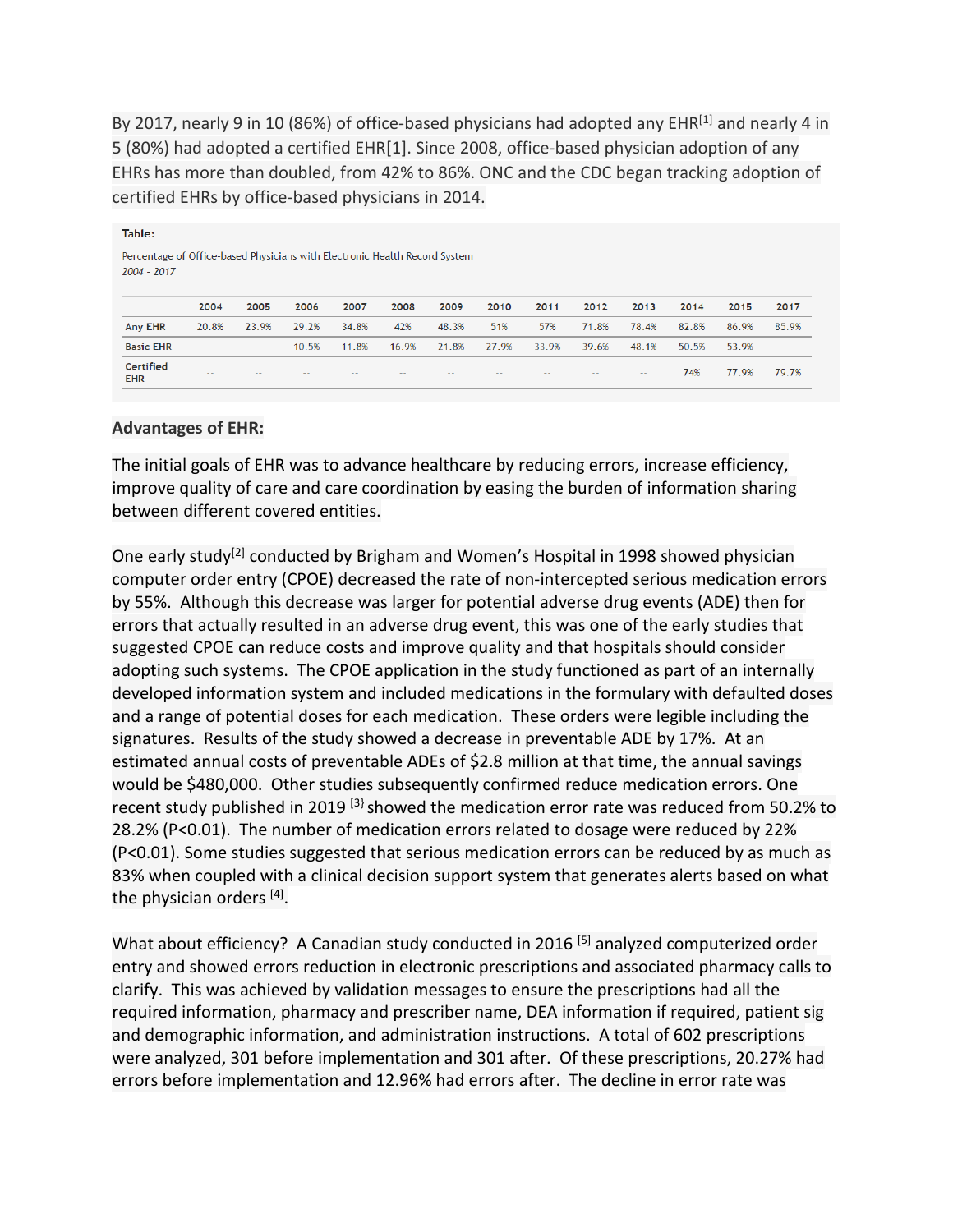statistically significant with p<0.05. The cost savings were estimated at \$76 per 100 prescriptions for pharmacist and physician time-cost estimates combined.

EHR has shown to improve patient safety and subsequently, quality of care. In one 2016 study<sup>[6]</sup>, optimization of an EHR-embedded clinical decision support (CDS) implementation of the Beers' Criteria for medication management and the Cockcroft-Gault formula showed that only 25% of alerts were acknowledged without change and about 15% elicited an evidence check implying clinicians were adjusting and therefore prescribing per evidence based guidelines. In another study, computerized physician reminders increased the use of influenza and pneumococcal vaccinations from 0% to 35% and 50% respectively, for hospitalized patients.<sup>[7]</sup> Other studies on vaccination rates found comparable results that reminders within EHR improve adherence to immunization guidelines.<sup>[8]</sup>

One study conducted from July 2009 through June 2010 found care sites with EHR were associated with higher achievement on eight of nine component standards in diabetic care. Those sites were also associated with greater improvement in care and outcomes. (a difference of 4.1% in annual improvement P0.02)<sup>[9]</sup>

Another benefit of EHR is care coordination by having patient information available electronically. Reduction of redundant or duplicate tests and speeding up the information exchange between clinicians by eliminating mail delivery of paper information and chart pulling facilities better care coordination among clinicians in the care of shared patients. One study by Nies et al<sup>[10]</sup> found that computerized reminders of previous blood tests reduced the steady increase of duplicate tests. In the study, the mean proportion of unnecessarily repeated HBs antigen tests increased by 0.4% per month (absolute increase, 95% CI 0.2% to 0.6%, p < 0.001). After the implementation of EHR enabled feature, a significant trend change occurred, with a monthly difference estimated at -0.4% (95% CI -0.7% to -0.1%, p = 0.02) resulting in a stable proportion of unnecessarily repeated HBs antigen tests. A study published in AMIA Annual Symposium Proceedings in 2009<sup>[11]</sup>, showed according to 2 surveys, compared to clinicians without EHR, clinicians with 6+ months of EHR use more frequently reported timely access to complete information, and being in agreement on treatment goals with other involved clinicians.

There is also a larger, societal benefits of EHR. Patient portal allows for another venue for recruitment in research studies for societal benefits. Furthermore, our study at UTSW suggests that patient portals may offer an additional advantage of minimizing bias and encourage broader, more inclusive participation in research.<sup>[12]</sup> With patient data stored electronically, data availability and accessibility is improved and allows for more quantitative analyses.<sup>[13][14]</sup>

#### **Disadvantages of EHR:**

Despite technological advances of EHR, physician burnout has become a significant issue. Reports of high rates of physician burnout and abnormally high rates of physician suicide gained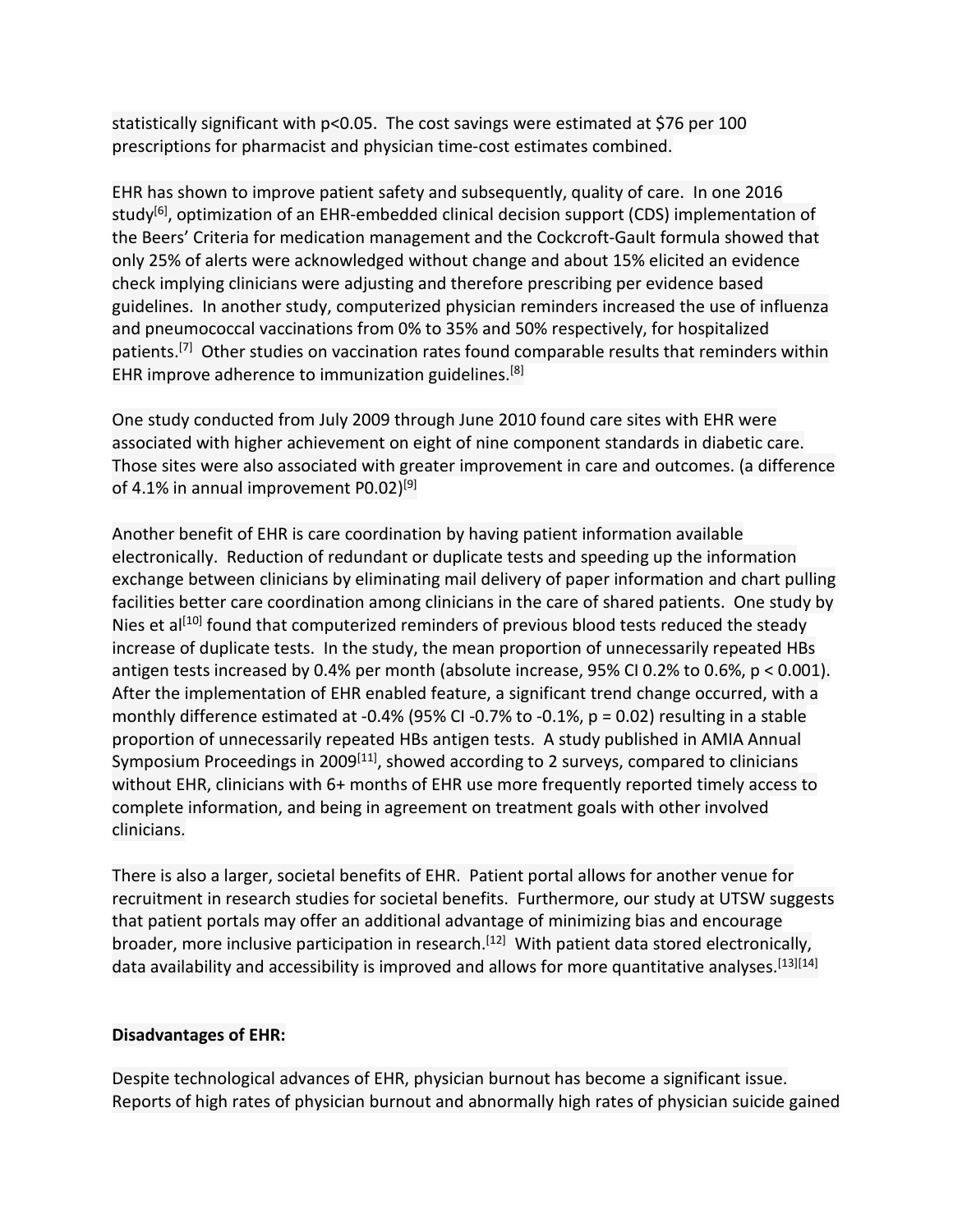increasing attention. According to a 2018 Medscape report, physicians have the highest rate of suicide of any profession, more than twice that of the general population. [15]

Although burnout is complex and multifactorial, according to a 2019 national survey <sup>[16]</sup>, EHR is among the top contributors to burnout ranking at number 4, behind "too many bureaucratic tasks, spending too many hours at work, and lack of respect from administrators, employers, colleagues or staff.

In a 2005 study <sup>[17]</sup>, utilizing Physician Worklife Study instrument, 420 mostly primary care physicians were surveyed. The study showed 27% of physicians noted burnout symptoms and 31% said they were at least moderately likely to leave their jobs within 2 years. Fast forward to a 2018 study<sup>[18]</sup>, where virtually every physician in the United States with an emailed address on record with the American Medical Association's Physician Master File were contacted, respondents surveyed show no improvement. In that study, of the 8,774 survey responses received, 62% were pessimistic about the future of Medicine, 55% describe their morale as somewhat or very negative and 78% said they sometimes, often or always experience feelings of burnout. Physicians indicated that patient relationships were their greatest source of professional satisfaction while EHR was their greatest source of professional dissatisfaction. In 2016, the same survey showed 59.8% respondents thought EHR distracted them from patient interaction and 32.9% said interaction was improved. However, in the subsequent 2018 survey, 65.7% thought EHR distracted them from interaction and only 9.9% thought there was improvement. Also of note was in 2016, 29.3% thought EHR reduced their efficiency but in 2018, 56% has said efficiency was reduced with EHR. Reduction of efficiency and patient interaction were the highest dissatisfying factors in EHR contributing to burnout.

A 2019 study has shown that documentation tasks took a toll on physicians' time and attention.<sup>[19]</sup> In ambulatory setting, where exam room computing has become a norm, an unintended consequence occurred where documentation tasks took up valuable face to face patient interaction time. In this study of five VA physicians, all asserted that the EHR competed for their attention and took time away from patients. In 2018, Olsen et al published a cross sectional survey of workplace stressors associated with physician burnout.<sup>[20]</sup> In this study, 475 physicians were included: academic faculty (372), hospital employed (52), and private practitioners (81). Prevalence of burnout was 56.6%. Predictors of burnout were poor control over workload, inefficient teamwork, insufficient documentation time (OR =5.83, 95% CI), hectic-chaotic work atmosphere, lack of value-alignment with leadership, and excessive electronic medical record time at home (OR = 1.99, 95% CI).

Insufficient documentation time was studied in 2018 by Gardner et al<sup>[21]</sup>. 4197 physicians in Rhode Island were surveyed for their EHR use. Of the 1792 respondents, physicians reporting poor/marginal time for documentation had 2.8 times the odds of burnout (95% CI; p<0.00001), compared to those reporting sufficient time. Physicians reporting moderately high/ excessive time on EHRs at home had 1.9 times the odds of burnout (95% CI; p<0.0001). Female gender was associated with higher odds of burnout symptoms (AOR 1.41) compared to male in general as well as EHR related issues.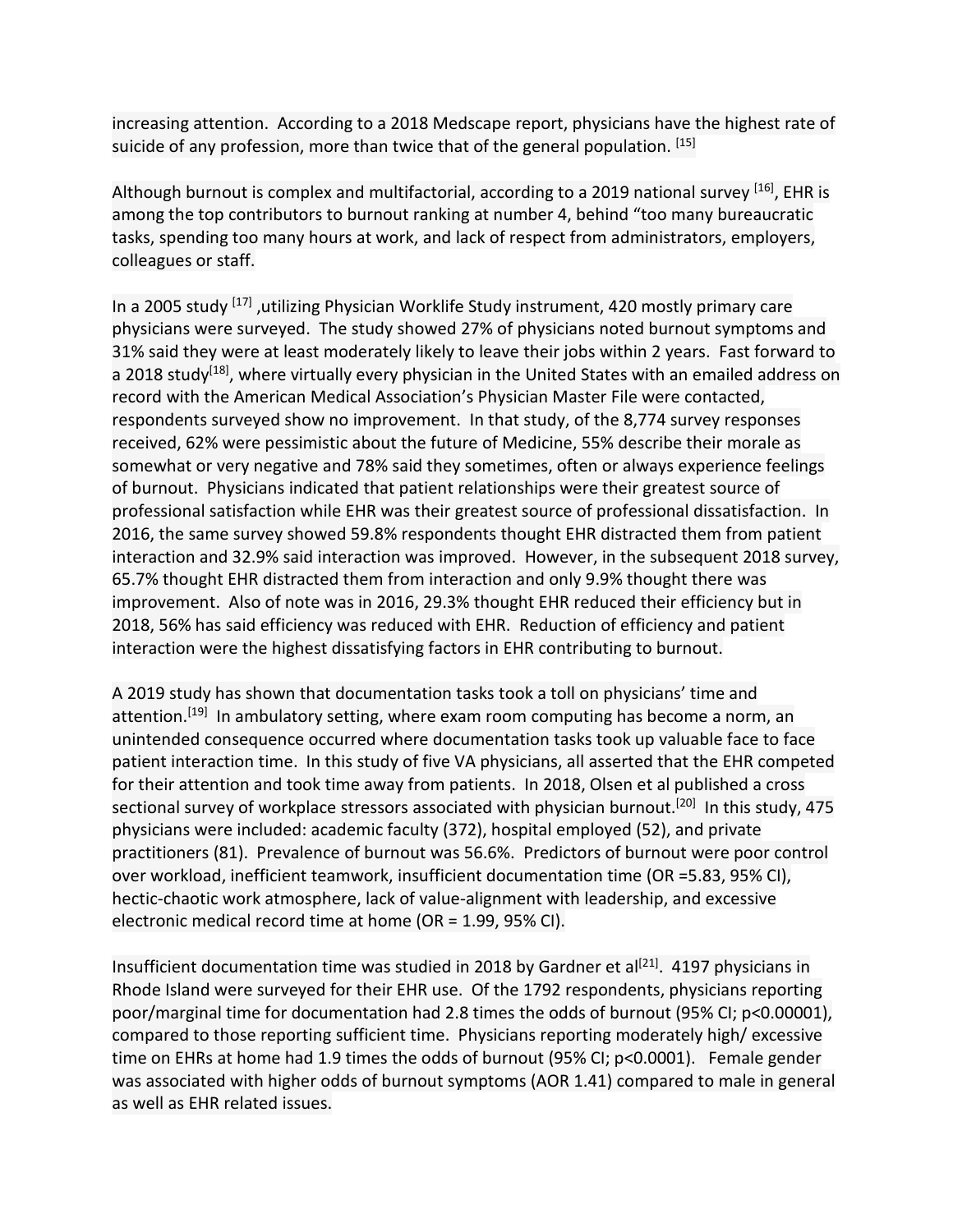The term "pajama time" has been coined to notate time spent on EHR outside of work hours. In a 2016 publication<sup>[22]</sup>, where 57 physicians from 16 practices in 4 states were observed in a time motion and self-report study, it was found that for every hour physicians provide direct clinical face time to patients, nearly 2 additional hours is spent on EHR and desk work within the clinic day. Outside office hours, physicians spent another  $1 - 2$  hours of personal time each night doing additional computer and other clerical work. During the office day, physicians spent 27% of total time on direct clinical face time with patients and 49.2% of time on EHR and desk work. In the exam rooms, 52.9% of time was spent in direct clinical face time and 37% on EHR and desk work. 21 physicians completed after-hours diaries reported  $1 - 2$  hours of afterhours work each night, devoted mostly to EHR tasks.

### **It's complicated**

#### **Usability is important:**

Although EHR adoption has been ongoing for many years, user satisfaction has not improved from 2014 compared to 2015<sup>[23]</sup> or from 2016 to 2018<sup>[17]</sup>.

It may be logical to assume, more EHR enhancement would lead to better user satisfaction and hence less stress. One study in 2014<sup>[24]</sup> showed that stress may rise with a moderate number of EHR functions compared to the low function EHR group. Compared to the low EHR cluster, physicians in the moderate EHR cluster reported more stress (p=0.03) and lower satisfaction (p=0.01). Time pressure was also associated with poor physician outcomes mainly in the high EHR cluster.

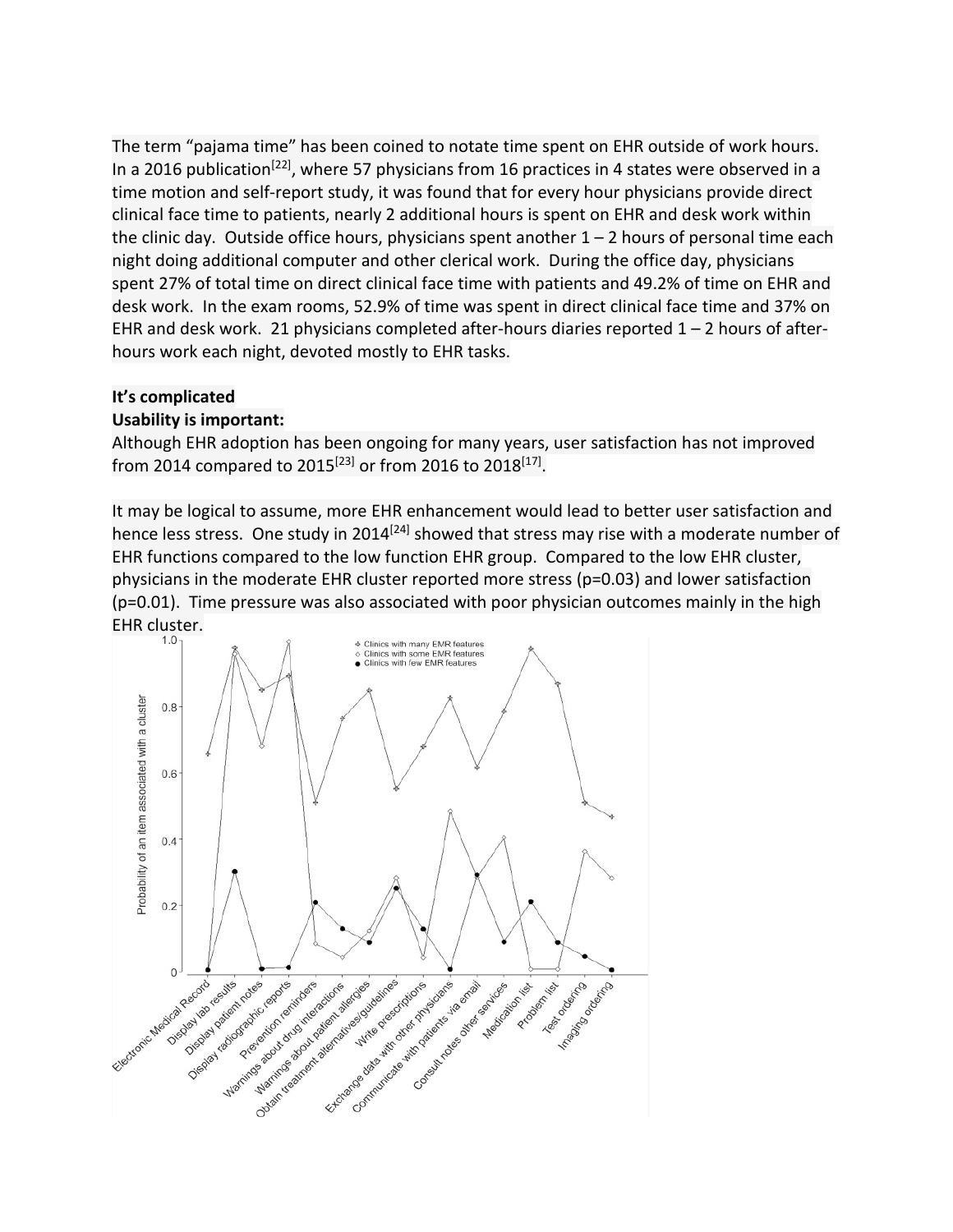

Stress scored on five-point scale, ≥3 defined as 'stressed'; Satisfaction scored on five-point scale,  $\geq$ 3 defined as 'satisfied'; Burnout scored on fivepoint scale,  $\geq$ 3 defined as 'burned out'; Intent to leave scored on five-point scale, ≥3 defined as 'likely to leave'.

A more recent study in 2019<sup>[25]</sup>, however, found that relatively simple EHR enhancement decrease cognitive workload. In this study of 38 participants, researchers studied 2 groups of EHR users, a group with baseline function where all patients with abnormal or critical test results were placed in a general folder and provided no decision support instructions for next steps was compared to the study group where EHR was enhanced with dedicated folder previously identified critical test results for patients who did not appear for a scheduled follow up evaluation and provided policy-based decision support instructions. Cognitive burden was quantified subjectively using NASA-Task Load Index and physiologically using blink rates. Performance was quantified according to the percentage of appropriately managed abnormal test results. The 18 participants in the enhanced EHR demonstrated statistically significant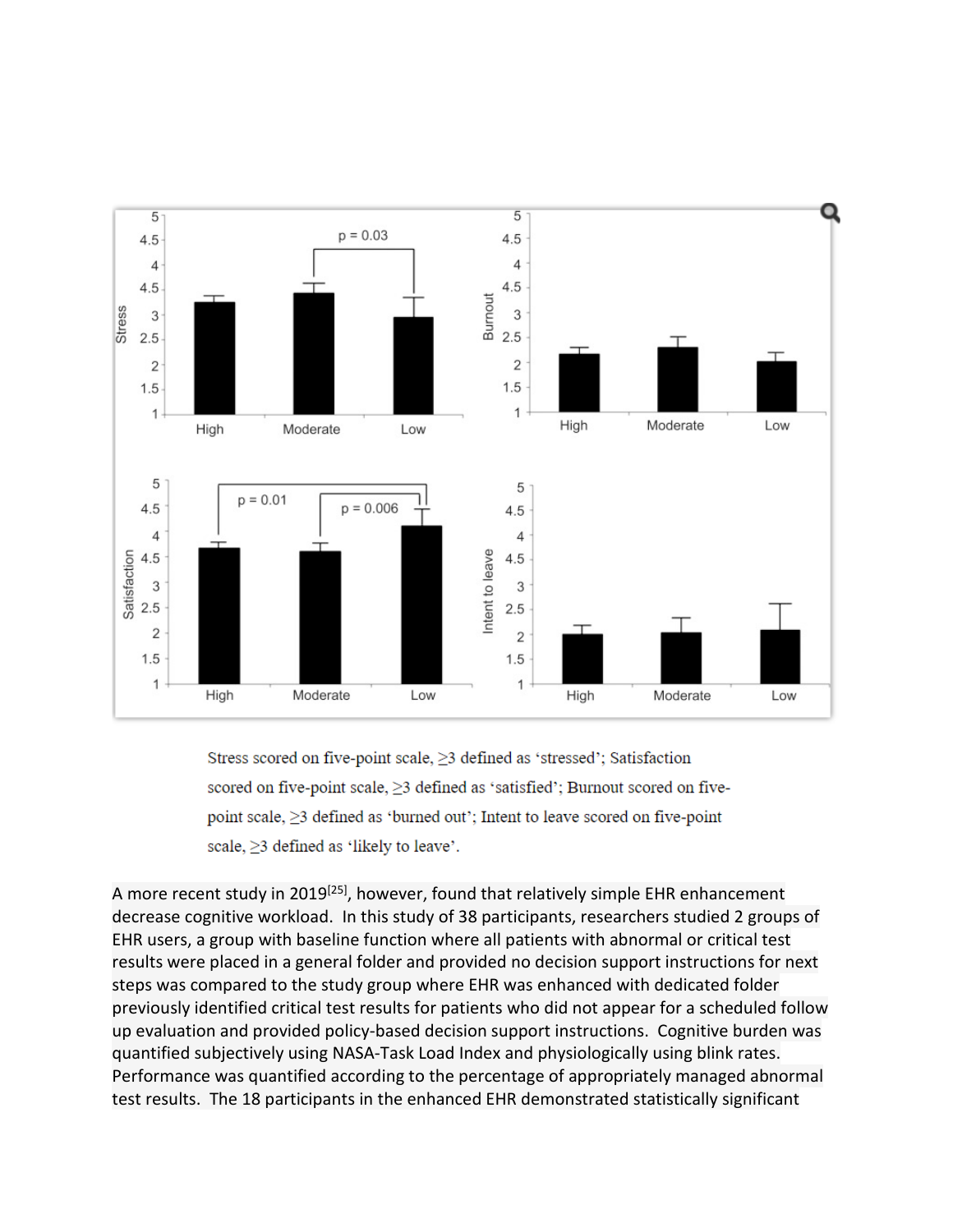lower cognitive workload. These studies suggested that there is an optimal level of EHR enhancement that leads to better user satisfaction and that the next generation systems should strip away non-value added EHR interactions.

What then, is the optimal level of EHR enhancement? How does one add enhancement without sacrificing usability. First, usability has to be measured. System Usability Scale (SUS) was developed by John Broke in 1986. It allows manufacturers to evaluate a variety of products and services, including software, hardware, mobile devices and websites. It is a 10-item questionnaire with 5 response options for respondents, from strongly agree to strongly disagree. In this scale, users rated Google search as number one with a SUS score of 93, giving it an "A" grade. Amazon has a score of 82, receiving a B grade. In comparison, EHR received a score of 45, putting it in the "F" category.<sup>[26]</sup> This study in 2019 attempted to shed some light on the correction of EHR usability and burnout. This cross-sectional survey of US physicians received 5197 responses (17.1% response rate). Surveys were sent out to 30,456 physicians using the AMA Physician Masterfile. EHR usability was scored using SUS scale. Burnout was measured using the Maslach Burnout Inventory. Physician-rated EHR usability was independently associated with the odds of burnout with each 1 point more favorable SUS score associated with a 3% lower odds of burnout (OR 0.97; 95% CI, p,0.001). The authors concluded that EHR received a grade of F by physician users evaluated using a standardized metric of technology usability. They also concluded that there is a strong dose-response relationship between EHR usability and the odds of burnout.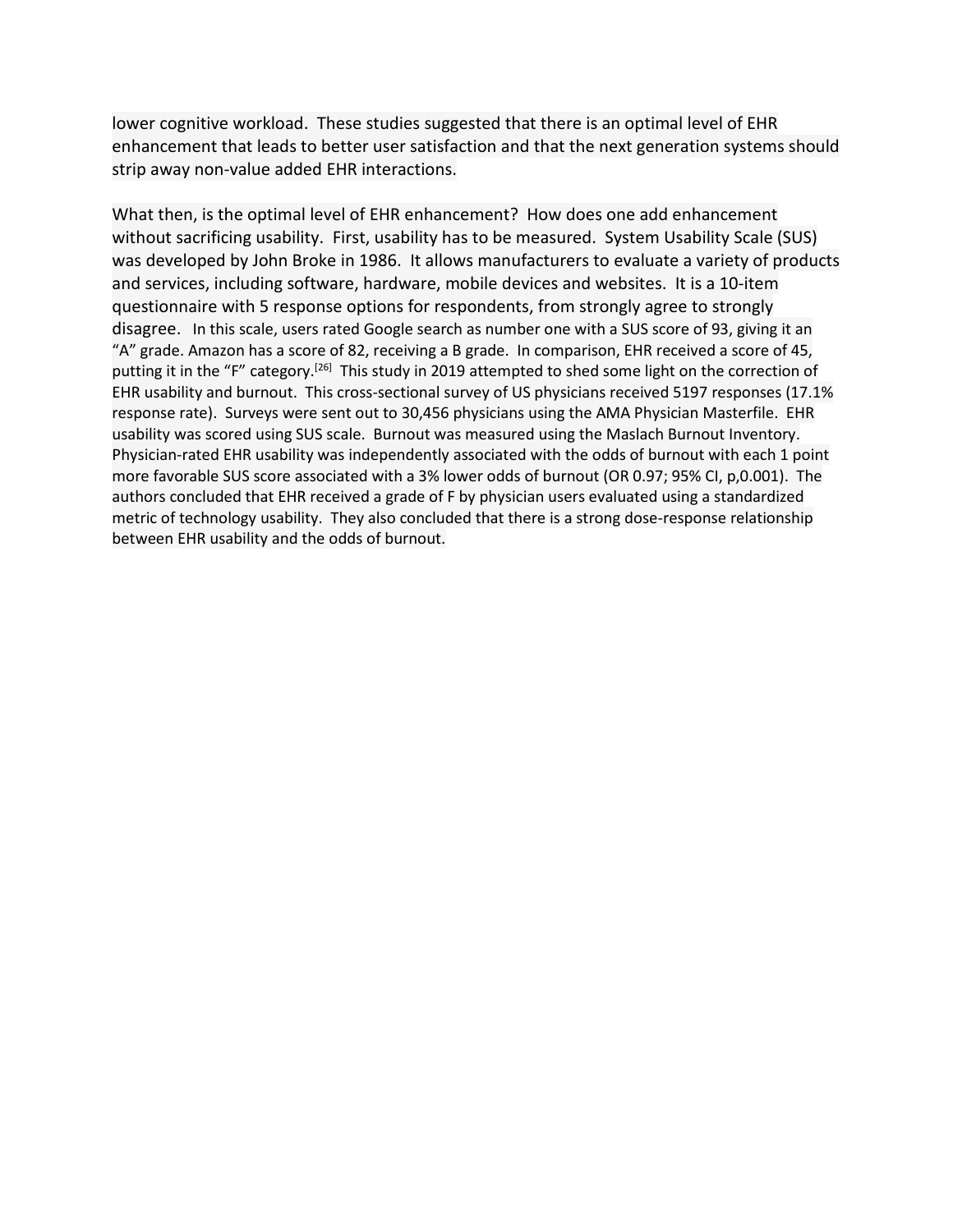

Additional observation from that study included while SUS scores varied widely by practice location, those who worked in an academic medical center rating their HER less favorabliy (p=0.002) Older physicians were more likely to rate their HER as less usable (for each 1 year older, coefficient, -0.19; 95% CI, p =0.007). In this study, there was no gender relationship observed. SUS score was the highest among Anesthesiologists and lowest among General Surgeons.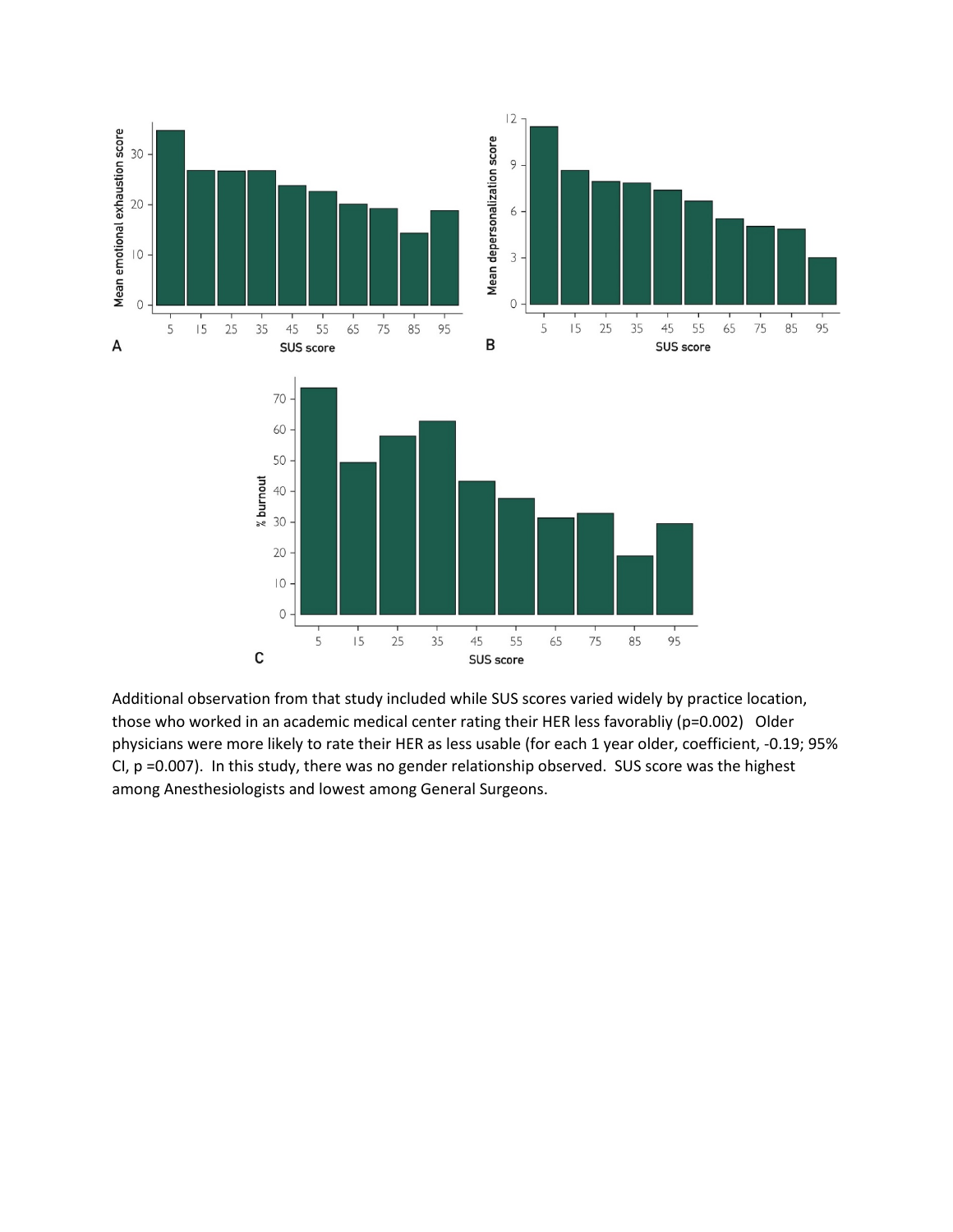

#### **It's complicated**

#### **There are other factors at play:**

While it is understandable that the design and usability of EHR would influence provider satisfaction, could one further infer that high EHR satisfaction would lead to low burnout? One study published in 2019 showed that although EHR design and use factors are associated with clinician stress and burnout, other challenges, such as chaotic clinic atmospheres and workload control deserved same attention.<sup>[27]</sup>

In this study, 282 ambulatory primary care and subspecialty clinicians from 3 institutions were surveyed on stress and burnout, opinions on EHR design and use factors, and coping strategies. Most participants noted stressful work conditions: 74.5 % reported time pressure for documentation, 60.2% spent moderately high or excessive time on the EHR at home,. Overall, 50.4% felt they had insufficient personal time, 47.5% reported having minimal coverage for their EHR inboxes when needed. 76.2% of respondents said that productivity was overemphasized, 49.6% reported marginal or poor control over workload and 50.7% judged their office atmospheres as chaotic or tending toward chaotic. Almost half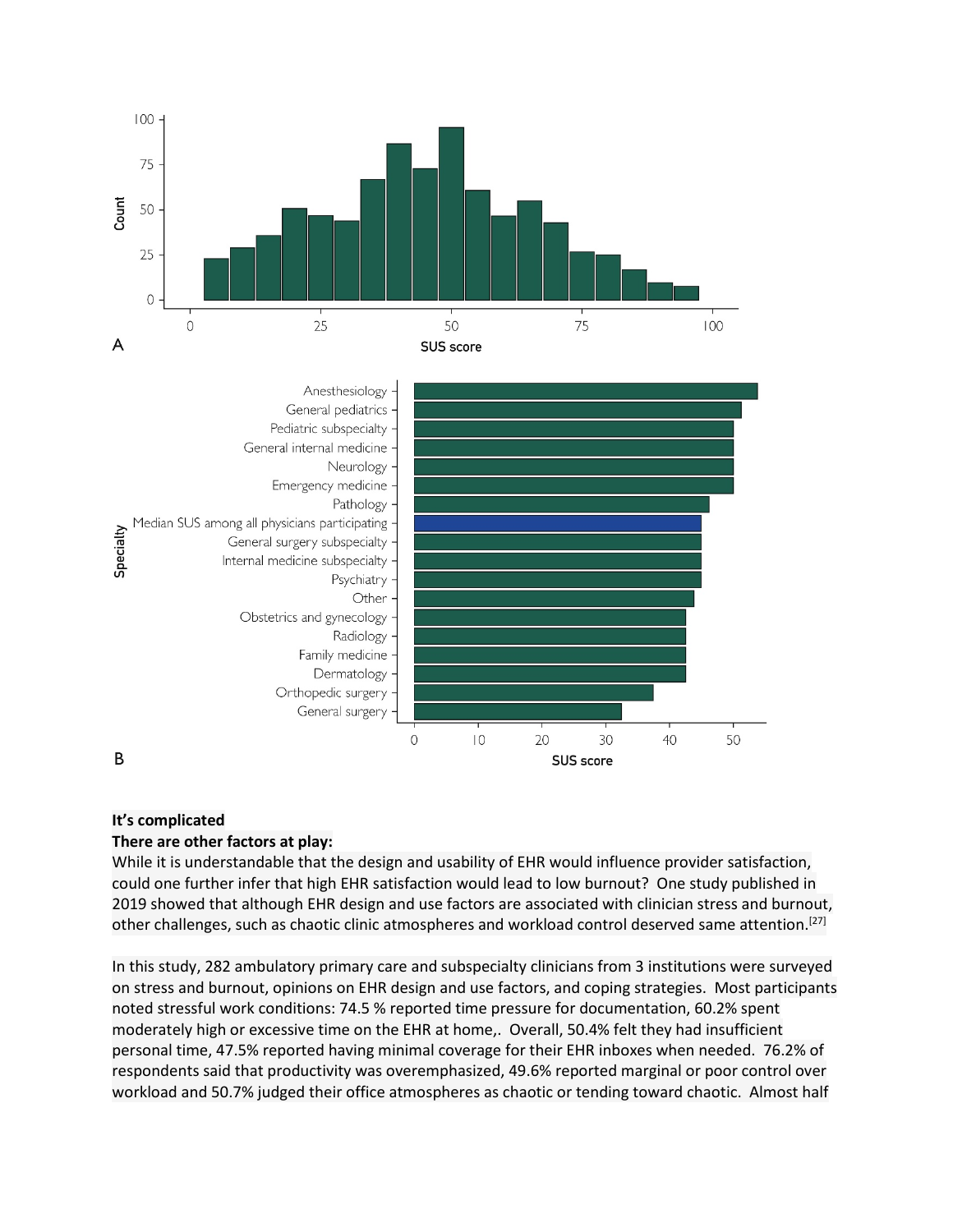described symptoms of burnout in this study. The authors found the most prevalent concerns about EHR design was information overload, slow system response times, excessive data entry, inability to navigate the system quickly, note bloat , fear of missing something, interference with the patientclinician relationship, and notes geared toward billing. Overall, EHR design and use factors accounted for 12.5% of variance in measures of stress and 6.8% of variance in measures of burnout. In contrast, work conditions including chaos, physical symptoms from computer use accounted for 36.2% of variance in burnout. The authors concluded that while EHR use contributes to burnout, other factors like office atmospheres, control of workload deserves equal attention.

Documentation needs, time pressure to complete chart and excessive "pajama time" are factors contributing to EHR burnout that are often cited. One article from 2018 discussed the fact that while many blame vendors for physician dissatisfaction with EHRs and the associated increase in burnout, it was the US government and ultimately hospitals and health systems that should share the blame.<sup>[28]</sup> According to Epic Systems unpublished data, US clinical notes have doubled in length after HITECH was enacted. Although the Merit-based Incentive Payment System (MIPS) and other incentive programs are focused on moving the US system from a fee-for-service toward a value-based model, they have documentation requirements that clinicians found increasingly taxing. The authors suggested that the EHR vendors that benefited from HITECH have disproportionately focused on developing robust financial and compliance features at the demands of hospitals and health systems. While adequate documentation secure financial return, it may be at a cost of usability. Compared to other Epic customers overseas, US clinical notes were nearly 4 times longer on average. Physicians abroad were more likely to report satisfaction with EHR use and cite it as an efficiency tool.<br>18  $\overline{1}$ 



Average Characters per Ambulatory Note, n

They were also more likely to have briefer note, containing only essential clinical information and omits much of the compliance and reimbursement documentation that commonly bloats the American clinical note.

**What then, can be done? Optimization and Training**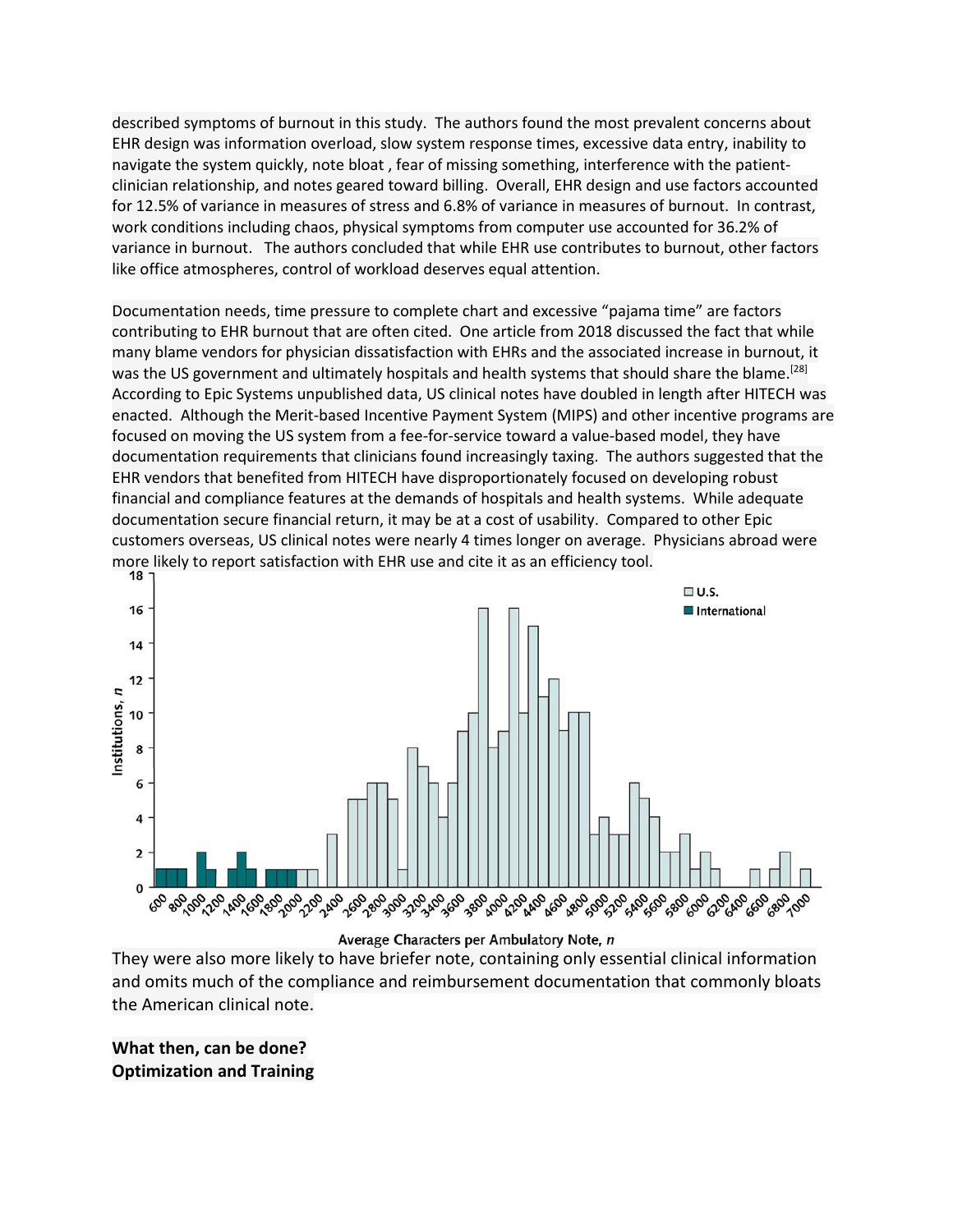Documentation requirement and its billing / coding focus has drawn physician criticism of EHR use. However, could it be possible that lengthy note actually equates to a quality note? According to Edwards et al <sup>[29]</sup>, subjective assessment of note quality did not correlate with clinical quality scores. The implication is that even if a lengthier note equates to a higher quality note, it has no correlation to quality of care. Using a 9 item Physician Documentation Quality Instrument (PDQI-9), 239 notes written by primary care physicians, cardiologists and endocrinologists were assessed. Reason for visit was absent in 10% of notes, significant copy/pasted material was present in 10.5% of notes. Clinical quality scores for diabetes and coronary artery disease showed no significant association with subjective note quality.

Optimizing EHR documentation tools may help ease the burden. A study published in 2018 showed note template may help.<sup>[30]</sup> Interns from 4 academic hospitals on inpatient service were given lectures on note writing and suggestion of using best-practice note templates. Note quality was rated using PDQI-9. Reviewers documented number of lines per note and time signed. Of the 199 post intervention notes reviewed, significant improvements were seen in the general impression score, all domains of the PDQI-9 and multiple competency items. Documentation of only relevant data was found. Notes were concise and complete with 25% fewer lines and were signed on average 1.3 hours earlier in the day.

Part of optimization is getting rid of unnecessary items and clicks. Our study in 2019<sup>[31]</sup> showed that EHR can be leveraged to identify and remove features that add to the EHR burden without adding value to care delivery. In our first initiative, review of EHR usage data in our ambulatory clinicians revealed that General Internal Medicine (GIM) physicians were receiving 3 times as many "CC Chart" messages in their inbox as specialists in the same organization. This amount of CC charts was a result of a programming point that automatically sends a copy of each non-PCP clinic note to the PCP on file when the encounter is closed. Consensus was reached among physician leadership and the practicing clinicians to abandon this practice and use only intentional CC Chart routing. The result was cutting pre-intervention volume of 9,500 CC chart to under 5,000 messages per month. In our second initiative, we eliminated the requirement of second password entry in the order workflow, saving 692,465 password entries among our 1,917 ordering clinicians over a 7.5 month period in our outpatient setting.

Another study in July <sup>2019[32]</sup> found that in a multispecialty practice, inbasket messages generated by the EHR system accounted for almost half of the weekly in-basket messages received per physician, on average, exceeding the numbers received from their colleagues and patients. Furthermore, receiving more than the average number of system-generated inbasket messages was associated with 40% higher probability of burnout and 38% higher probability of intending to reduce clinical work time. The authors concluded that meaningful redesign of EHR inbasket workflow and a wellness-enhancing work environment are necessary to effectively improve physicians' well-being.

One study published in Mayo Clinic Proceedings in 2019<sup>[33]</sup> showed that a clinic-focused Sprint process (an intensive team-based intervention) can optimized EHR efficiency and improved satisfaction. In that study, an 11-, e, ber team including 1 project manager, 1 physician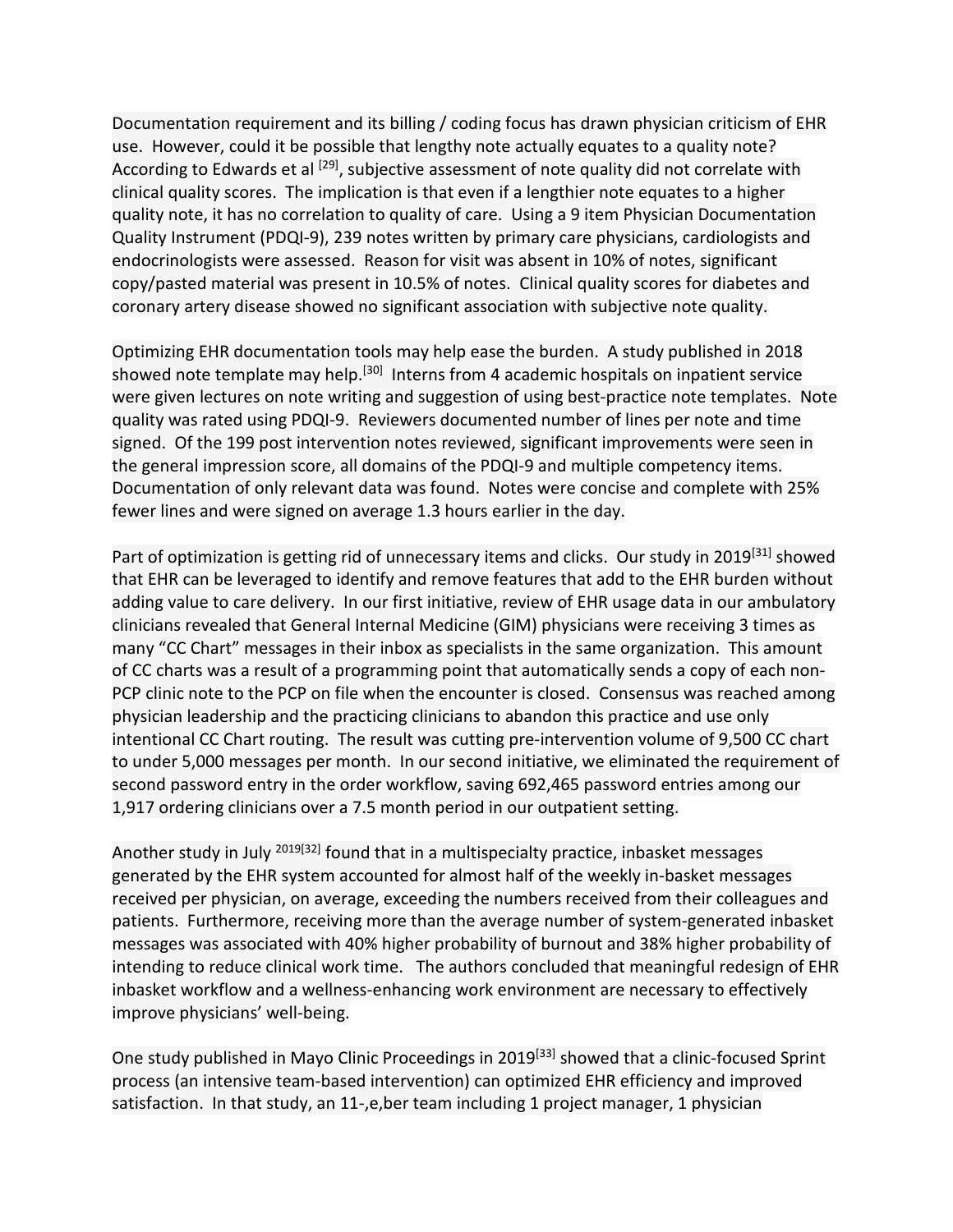informaticist, 1 nurse informaticist, 4 EHR analysts and 4 trainers worked in conjunction with clinic leaders to conduct on-site HER and workflow optimization for 2 weeks using an Agile project management approach. The Sprint team trained clinicians and staff, built specialtyspecific EHR tools and redesign teamwork. They reported that with the use of the Net Promoter Score, clinician satisfaction with the EHR increased from -15 to +12. Using a modified version of the Maslach Burnout Inventory, the authors found that before the Sprint, 39% of clinicians reported feeling burnout; after the Sprint, the percentage was 34%. This however, did not reach statistical significance (p=0.434).

### **Looking ahead:**

Increasing artificial intelligence employment may ease EHR burden. AI powered virtual assistants may further improve EHR usability. Vendors are increasing aware of usability and the importance of user satisfaction. Features like "Hey Epic", which mimics "Hey Siri" or "Alexa" in EHR may further gain acceptance within medical communities.

Legislation is also increasingly aware of clinician EHR burden. Centers for Medicare and Medicaid Services (CMS) is implementing the Documentation Requirements Simplification (DRS) Initiative. As of January 1, 2018 a teaching physician does not have to re-document a medical student's notes of an E&M visit, but can verify them. The effort is ongoing. If you are interested, send your feedback and suggestions to [ReducingProviderBurden@cms.hhs.gov.](mailto:ReducingProviderBurden@cms.hhs.gov)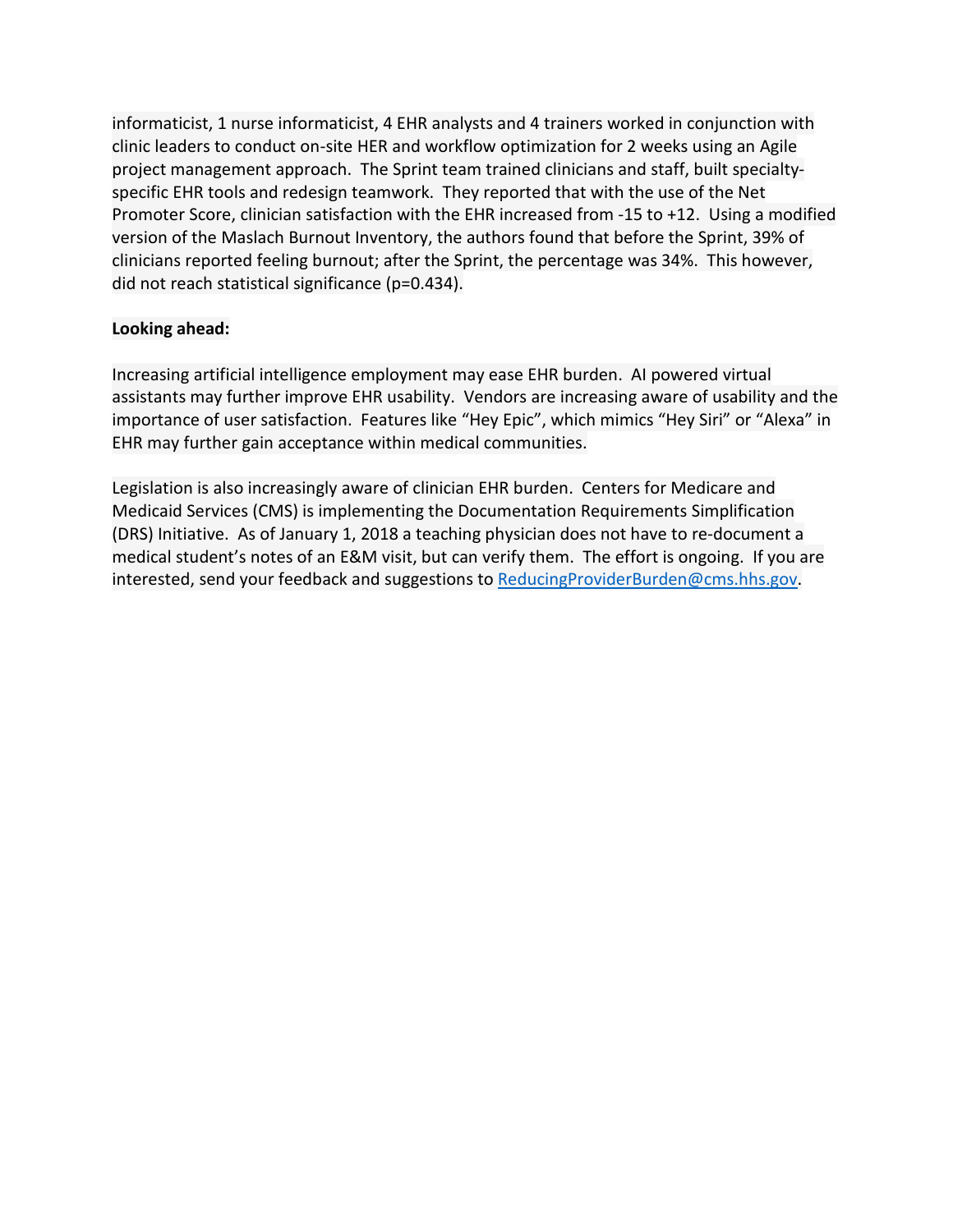### References:

- 1) Office of the National Coordinator for Health Information Technology. Office-based Physician Electronic Health Record Adoption, Health IT Quick-Stat #50. dashboard.healthit.gov/quickstats/pages/physician-ehr-adoption-trends.php. January 2019
- 2) D Bates, L Leape, D Cullen, N Laird, L Petersen, J Teich, E Burdick, M Hickey, S Kleefield, B Shea, M Vander Vliet, D Seger, Effect of Computerized Physician Order Entry and a Team Intervention on Prevention of Serious Medication Errors, JAMA, October 21,1998 –Vol 280, no.15, 1311 -1316
- 3) N Pettit, Z Han, A Choksi, D Voas-Marszowski, J Pisano, Reducing Medication Errors Involving Antiretroviral Therapy with Targeted Electronic Medical Record Modifications, AIDS Care Vol 31, 2019 Issue 7
- 4) D Bates, J Teich, J Lee , The Impact of Computerized Physician Order Entry on Medication Error Prevention, J Am Med Inform Assoc. 1999; 6(4); 313-321
- 5) Patel J, Ogletree R, Sutterfield A, Pace JC, Lahr L, Optimized Computerized Order Entry Can Reduce Errors in Electronic Prescriptions and Associated Pharmacy Calls to Clarify, Appl Clin Inform, 2016 June 29:7(1);587-95
- 6) Alagiakrisnan K et al, Physicians' Use of Computerized Clinical Decision Supports to Improve Medication Management in the Elderly – the Seniors Medication Alert and Review Technology Intervention, Clin Interv Aging, 2016, Jan 25; 11; 73-81
- 7) Dexter PR et al., A Computerized Reminder System to Increase the Use of Preventive Care for Hospitalized Patients, N Engl J Med 2001; 354(13); 965-970
- 8) McDonald CJ et al, Effects of Computer Reminders for Influenza Vaccination on Morbidity during Influenza Epidemics, MD Comput. 1992; 9(5); 304-312
- 9) Cebul R et al, Electronic health Records and Quality of Diabetes Care, N Engl J Med 2011; 365:825-33
- 10) Nies J et al, Effects of Automated Alerts on Unnecessarily repeated Serology Tests in a Cardiovascular Surgery Department- a Time Series Analysis, BMC Health Serv Res. 2010; 10; 70
- 11) Graetz et al, Care Coordination and Electronic Health Records Connecting Clinicians, AMIA Annu Symp Proc 2009; 2009 208-212
- 12) V Kannan, K Wilkinson, M Varghese, S Lynch-Medick, D Willett, T Bosler, L Chu, S Gates, ME Holbein, M Willett, S Reimold, R Toto, Count Me in: Using a Patient Portal to Minimize Implicit Bias in Clinical Research Recruitment, JAMIA, 26(8-9), 2019, 703-713
- 13) Aspeden P, Patient Safety Achieving a New Standard for Care, Washington, DC; National Academies Press; 2004
- 14) N Menachemi, T Collum, Benefits and Drawbacks of Electronic Health Record Systems, Risk Management and Healthcare Policy 2011; 4 47-55
- 15) Medscape, May 7, 2018